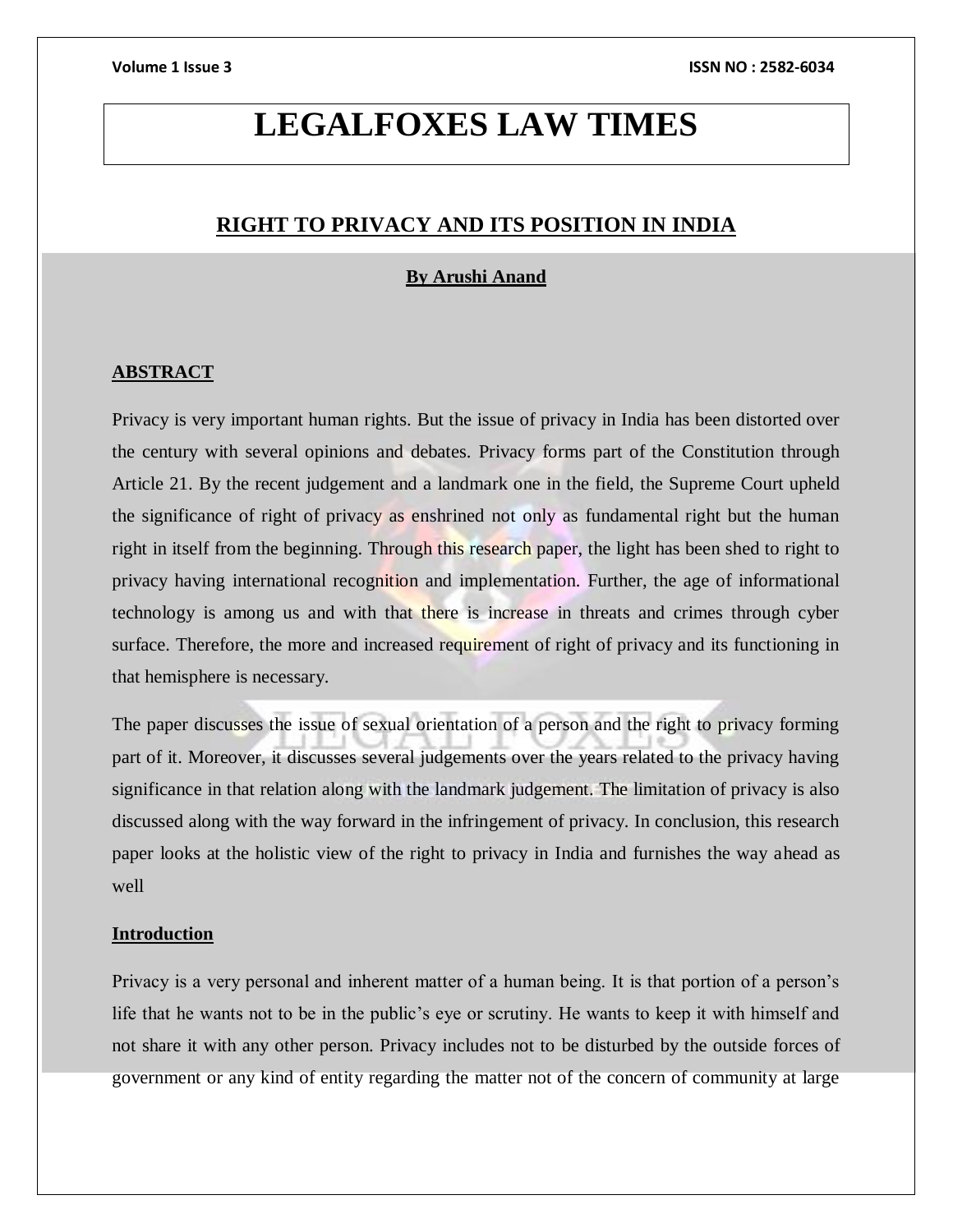but these are the ones involving one's own governing interests. The right to privacy includes the autonomy of a person to interact with the society at large as well because this interaction is a necessary part of the living for his overall growth and development in each and every sphere of his life but this does not preclude for him not to let something around for the general populace but keep it confidential with him involving the matter of his intimate affairs and working of the life in general. Privacy can thus be understood from that confidential part of a person's life to persist it divergence to the world's perusal.

# **International Perspective**

Right of privacy in the context of the legal value and importance given to it has been a complex issue over the years with conflict views of the judges for it. The issue in the international law is also essential and to be examined in this aspect. Right to privacy of each and every individual is given important in various forums and framework like in the Universal Declaration of Human Rights (UDHR). Under the Article 12 of UDHR, it provides for the protection and safeguard of the privacy of a person where law protects them from any kind of unreasonable and discriminatory violation of their privacy. Individuals and state- nations in the international law are protected from the interference by the way of attacks or war that might be caused by the other party and thus, they have to maintain that code of international conduct.

Under the International Covenant on Civil and Political Rights and its provision of Article 17 provides and maintains the privacy of the states and individuals where they are kept safe and no intervention in their private working of the family affairs, or other matters by way of any attack on person or on the reputation of the person or state which is unfair and unreasonable in nature. Thus, it is maintained in the international covenant. Similarly under Article 8 of the European Convention for the Protection of Human Rights and Fundamental Freedoms, it gives the right to maintain the privacy and to let that right not be infringed and to keep regard to that right of maintaining the privacy but they also provides this right to privacy has some inherent restrictions with it which cannot be avoided and are a necessary part of the society to function and the statutes and the provisions to have the autonomy in the working of it.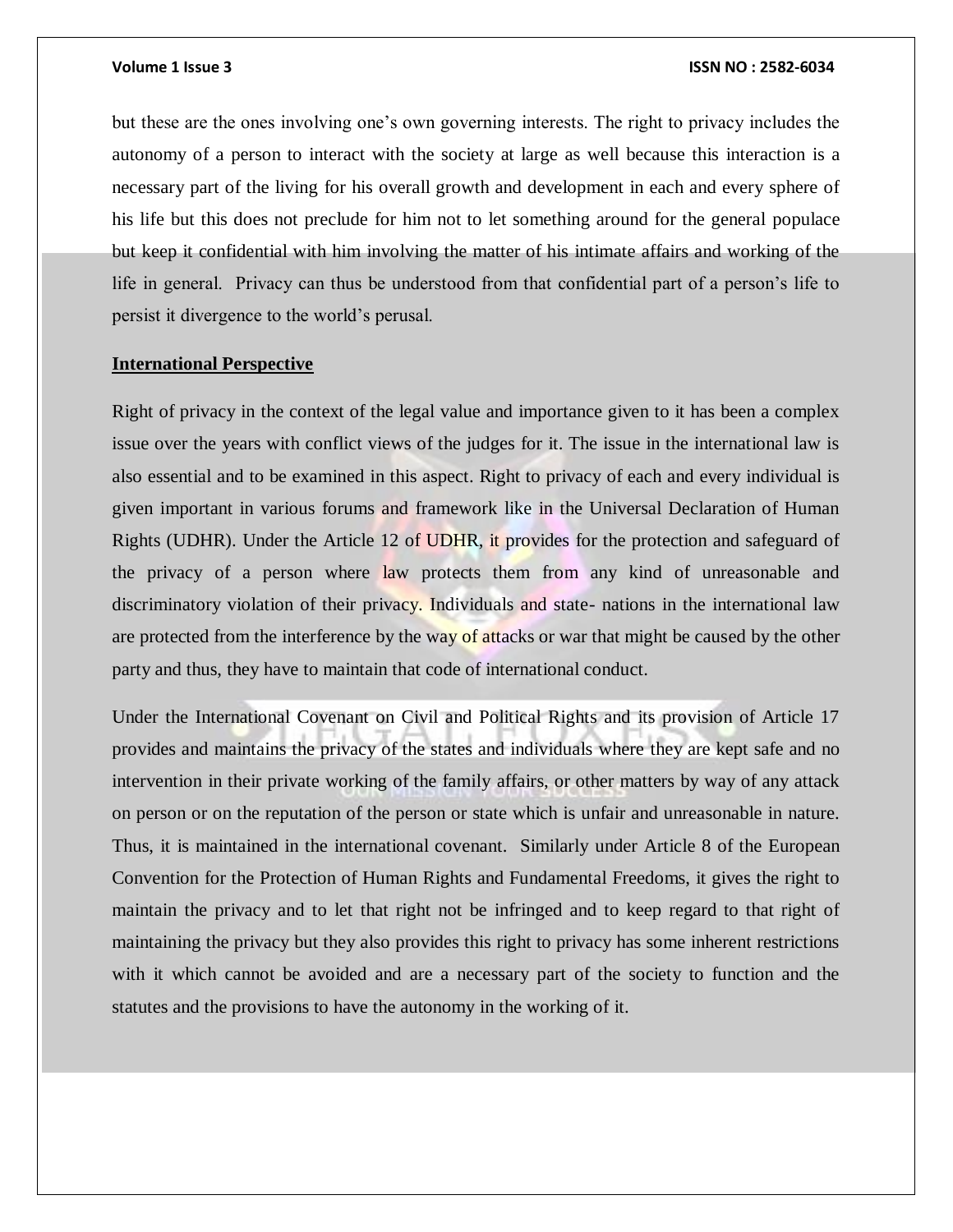### **Right to Privacy and Information Technology**

Technology has expanded to a much greater advent in the past decade so that each and every information being available in a short span of time. But this technology has had huge impact on the privacy of a person. The privacy to be kept intact has become a huge problem because of it. Technology has led to the spread of the information in the minimum time to be seen by mass of the people and can nowadays easily be downloaded and disseminated further for the people to make it reachable and accessible to the community at large. This leads to the matter of privacy of a person at stake with everyone in the engagement of the smart phone they record the requisite information and makes at available online for it to be approachable and obtainable to the society.

The information technology makes sure that the information that one shares with the other person is within his or her control and only that data reaches the outer world or to the limited persons that he wants to reveal and not any other details at all. But these revelations of the disclosure of the particular material that only reaches a particular audience or only the limited data is delivered and what is not but is only stored as a safety in the information technology has nowadays become more harmful than the other information. These information's which are kept in the storage and not shown or disclosed to anyone but because of the hacking and many other illegal work these private information of the people becomes public and the privacy rights of the person are hampered in the way. These information's which relates to the personal records of a person becomes available to the people at large to be further disseminated and used for other illegal purposes.

# **OUR MISSION YOUR SUCCESS'**

The Information Technology Act, 2000 has paved the way for the regulation of the information in the technological phenomena and its management as well through its provisions ensuring the safety of the cyber data of an individual to be maintained and he can go on to live his life peacefully without any kind of hindrance. But even with the stricter of the rules and the laws in that manner it has led to the cyber data being stolen and the people being deprived of their basic rights of privacy. The Act has at times proven to be weaker in ensuring that the rights of the people remain safeguard and there is no unlawful activity in that front.

This right of privacy becomes very important in the upfront of a business, corporation or a firm where they have very sensitive and important data that relates to the working and management of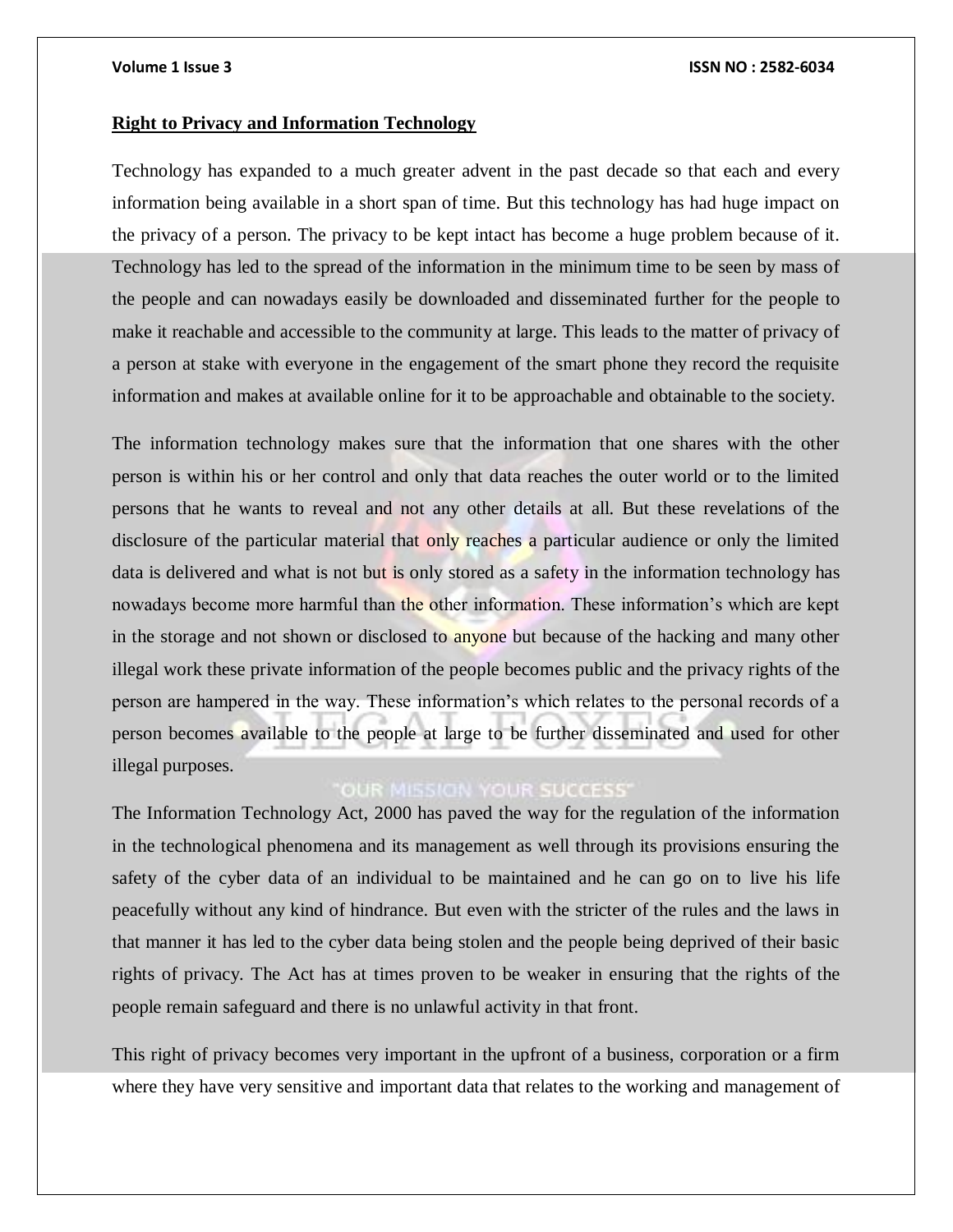the company and if that data gets in the hand of the rivalry company or the competitors of the company it might be used for the disadvantage to business affecting heavily their business and contributing to the losses. Thus, it becomes pertinent to ensure that these data remain safe but since the advancements and the innovation in the technologies the information of the companies are kept in the computer software accessible through the passwords only. These data are when hacked into and the personal information of the company gets public affecting the overall management of the company and snatching of their customers then the rights of the entity that is a business or a corporation or a firm are infringed. Their right of the privacy of the information is violated.

The Information Act, 2000 no doubt deals with the punishments and penalties under its provisions for dealing and dissemination or distribution of the personal information but it clearly is ambiguous as to what comes under the provision for the information or data to be considered as private. But it cannot be denied that the IT Act protects the privacy of the person where under Section 66E of the Act it highlights the provision relating to the violation of privacy by any person. It provides for the imprisonment of three years or the fine of two lakhs or both the penal punishment and the fine. Thus, information technology act having its loopholes still ensures the data to be protected through its provisions.

### **Right to Privacy and Sexual Orientation**

Sexual orientation of a person is the one which is such an inherent part of that person so as to form a part his personal and private life choices and judgements in that phenomena. It is a basic human right of a person to identify himself in the way he desires and thus not to be objected on that basis. Sexual orientation is a person's biological phenomena of which he has no control over but to be discriminated on that basis and given an unreasonable and arbitrary behaviour.

The issue arises with growing uproar because of the sexual orientation relating to the third identity or the LGBTQI+ (Lesbians, gays, bisexuals, queer, intersex and included or addition). People are not accepting of the identity or sexual orientation of person and inflicting an inferior attitude towards them by shunning them from the society. This view is the wrong one where no one has choice of their own. Persons in the society identifying themselves as LGBTQ+ does not have a choice among themselves and it is the inherent part of their live. It has nothing to do with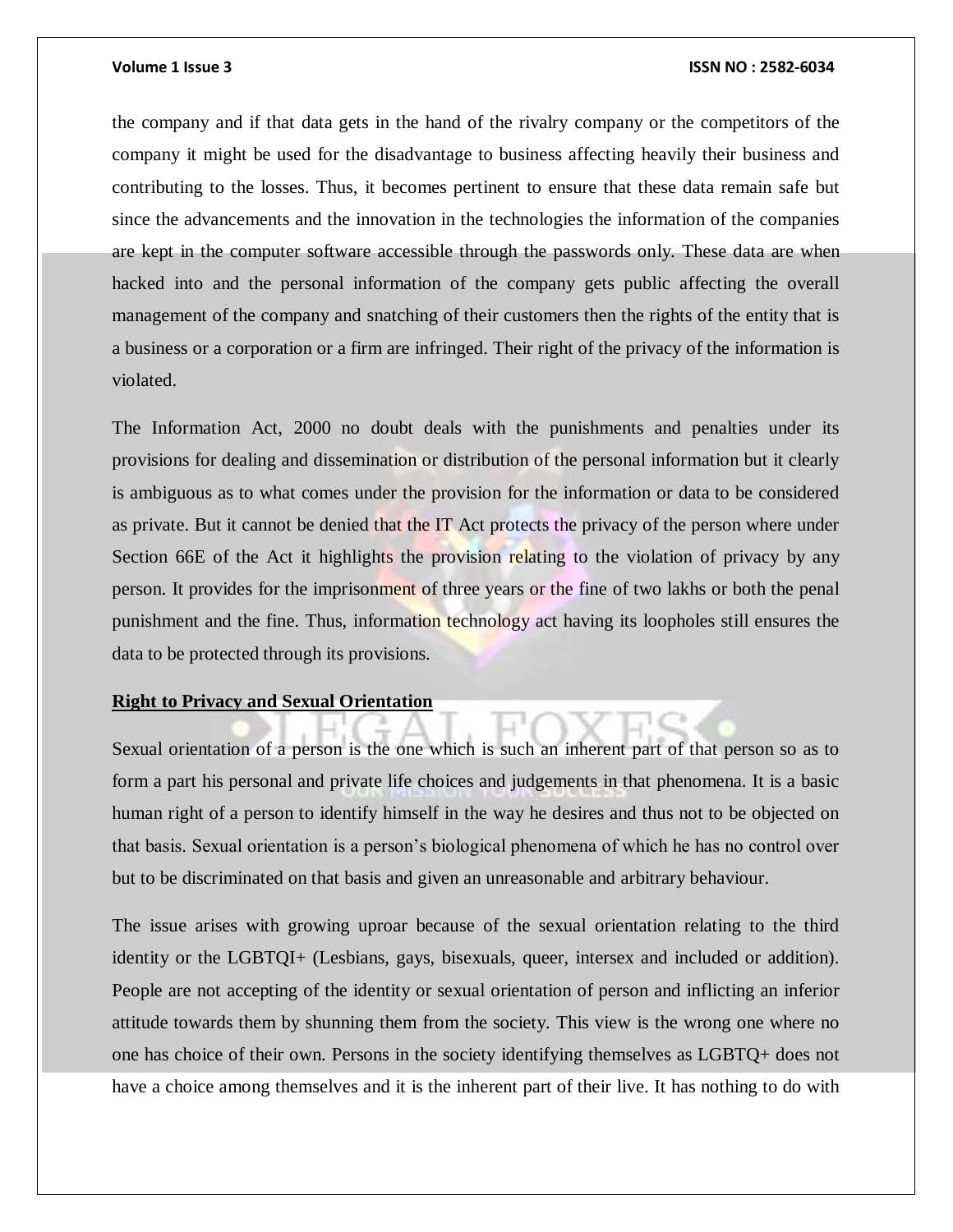the modern mindset but is a biological phenomenon to be attracted to a person of the same sex or not. It is definitely not a medical condition which can be cured nor is it something that a person choose. It is a part of one's life which should be accepted as his personal matter and not to be questioned and objected about it in any manner.

The conflict of this issue with the right to privacy is that where the society at large moves forward in infringing and violating the rights of an individual by not letting them live in the community on their accord. The people are thereby given the treatment with is differential in nature so as to not give them avenues at their place of work, jobs and education. They are objectified and are looked down upon and it in turn hinders the growth and development of the person. The main argument is of the reason that the topic of sexual orientation is a part of human right and thus comes under the phenomena of the privacy an individual which is a sacred part of his living and cannot be defied with.

Therefore, the matter that the gay rights were not recognised and people were penalised on the basis of that under the Indian Penal Code, 1860 (IPC) was highly disturbing. The coming out of the matter of the privacy and making it a very much a part and parcel of the Constitution of India furthered the viewpoints and discussions on the much sensitive topic of LGBTQI+ rights. This issue was also resolved citing the right to privacy of person by the eminent judges and concluding in their remarks that under Section 377 of IPC which provided for punishment for anyone who engages in the sexual intercourse against the nature with a man or woman was highly discriminatory and amendment was brought ahead with the changes and alteration in that portion through the judgement.

In the judgement of **Navtej Singh Johar and ors. V. Union of India and ors.<sup>1</sup> ,** the constitutional bench of five judges including the then Chief Justice of India, Shri Dipak Misra held in the landmark judgement that the issue of the consensual sexual activity between people who have attained the age of majority is a matter that involves the personal affair and is not a subject matter of the public to do with. It comes under the Article 21 of the Constitution of right to life and liberty and to live in a quiet place with their dignity and not to be objected on their

<sup>1</sup> W. P. (Crl.) No. 76 of 2016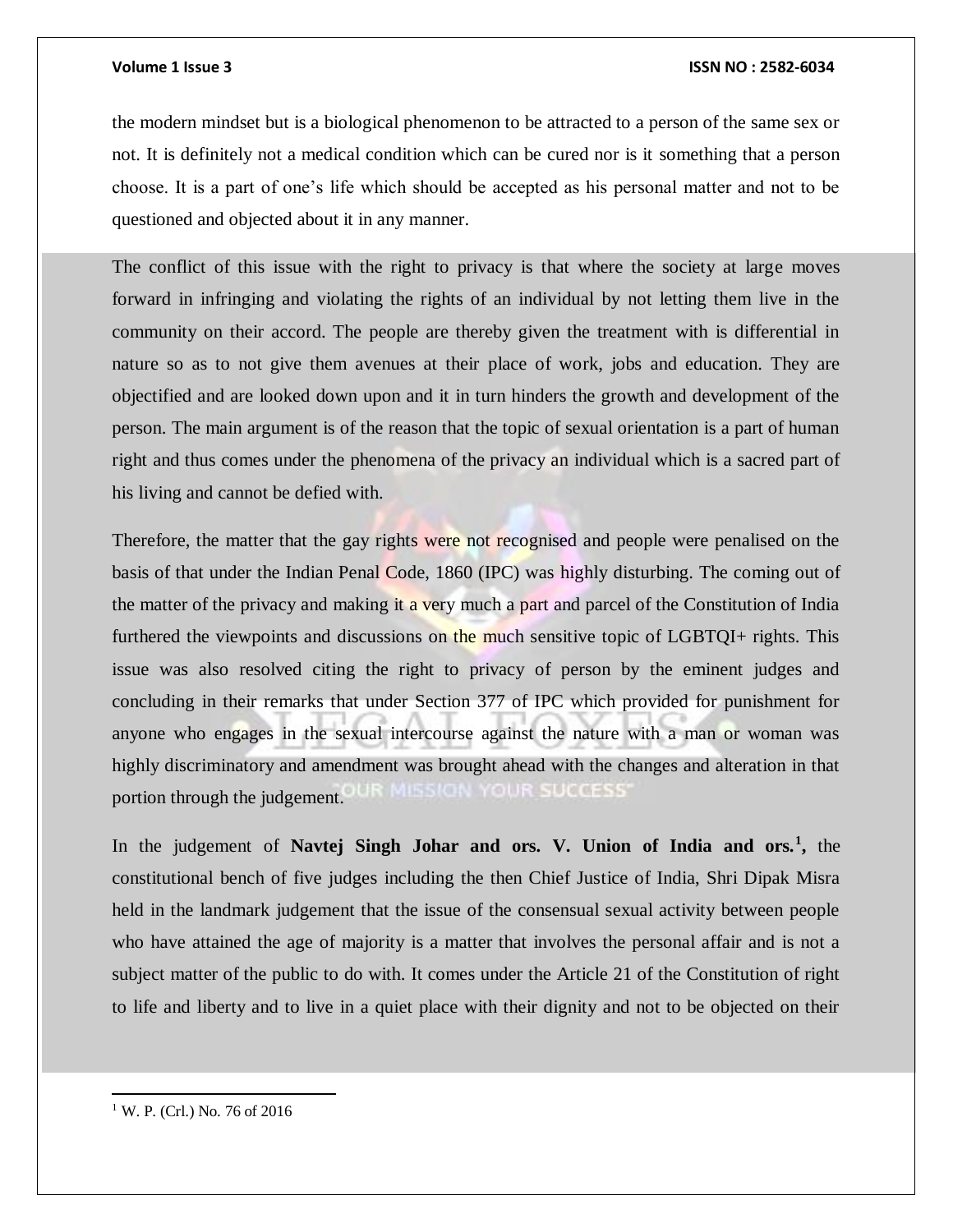intimate business and life. They are not accountable to anyone for it nor is it justified for them to be punishment and put behind the bars for that reason.

### **Judicial Viewpoints over the Years**

The judges of the courts over the years have tried to propound the relation of the right to privacy with the Constitution and its relevance and significance over the years on its whole as a principle. These are the judgement that define the right to privacy and has paved the way for the success of the recent judgement in the favour of the right to privacy as a fundamental right of the Constitution of India.

In the case of M P Sharma V. Satish Chand<sup>2</sup>, warrant for search and seizure under the Code of Criminal Procedure, 1973 was issued whereby the party to the case contended that they right to privacy were being violated in the process. The Supreme Court of India held that there was no such violation and that the search of the property was within the parameter of the Constitution and is a necessary required for the procedure of the case. Thus, there was no violation or infringement of the right of privacy. The court further held that the right to privacy is not a constitutionally recognised right of the fundamental nature.

In the case of **Kharak Singh V. State of Uttar Pradesh<sup>3</sup>** , the issue of related was that the surveillance of the person Kharak Singh by the police under the certain regulation was justified or not. These visits under the surveillance at odd times violated the right to privacy, as contended. The majority opinion of the Supreme Court was that the right to privacy is not a constitutionally recognised fundamental right and therefore there was no violation of it and the regulation requiring the police for the surveillance was completely justified and not ultravires or unconstitutional to the Indian Constitution. But in this judgement, the minority opinion of Justice Subha Rao was the one appreciated where he related the right to privacy with the Constitutional right and said that Article 21 of the Constitution of India providing for the fundamental rights of a person ensures in providing them with the right to life and liberty and thus, by these surveillance visits the right of privacy of Kharak Singh was indeed infringed whereby these visits goes against the fundamental rights guaranteed to a person in the Constitution of India.

<sup>2</sup> 1954 AIR 300

<sup>3</sup> 1963 AIR 1295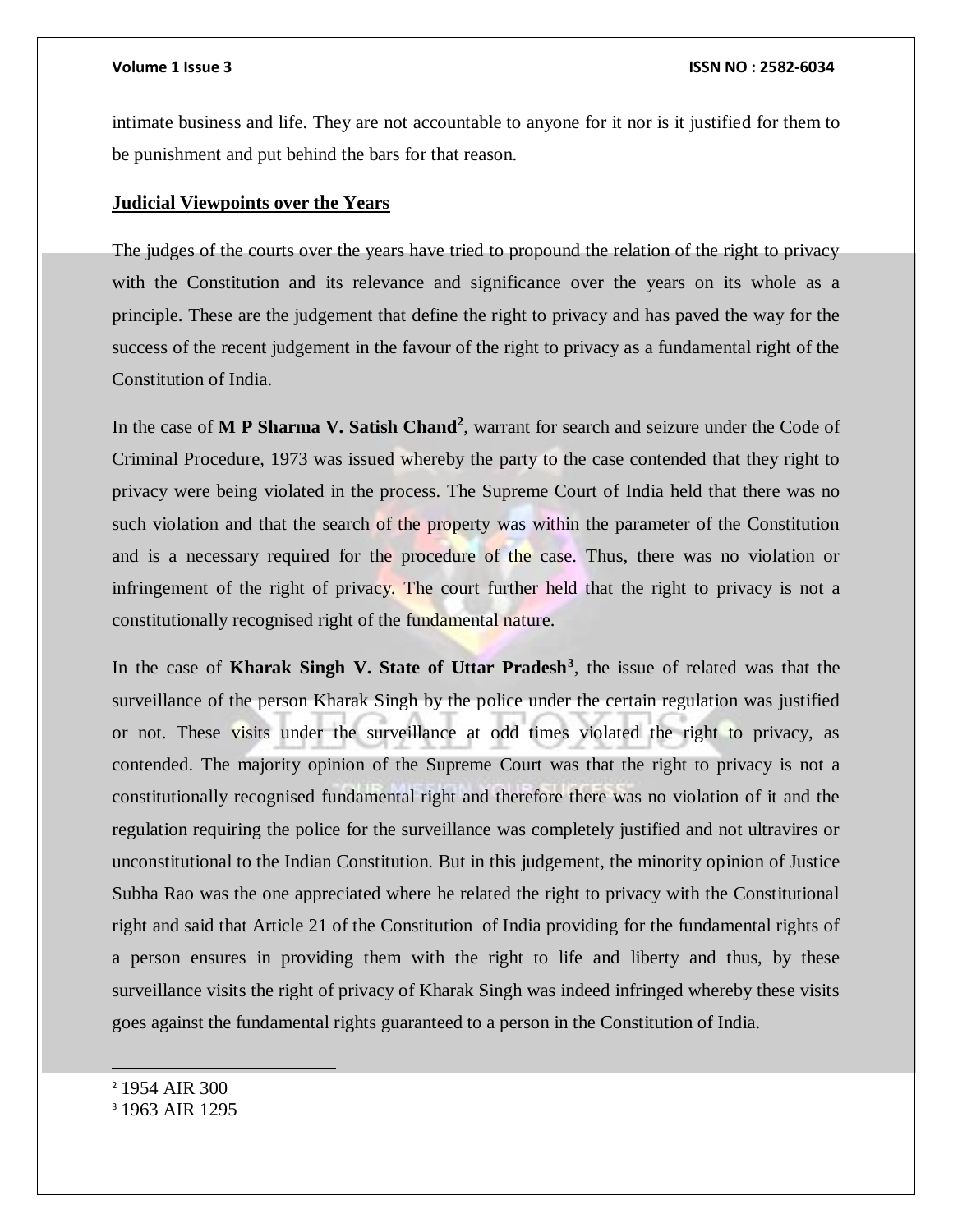In the case of **Govind V. State of Madhya Pradesh and anr.<sup>4</sup>** , the issue was that a person against whom several trials were going on and based on the regulation, the police was doing the surveillance around his house and was used to visit his house day and night, keeping the track of each of his movement. He contended that his right to privacy was being infringed where police strictest surveillance on him by the Madhya Pradesh Police Regulation. He was a habitual offender who is believed to lead the life in crime. The Supreme Court held that his right of privacy is not infringed where under Article 21 of the Constitution of India provides for the freedom of life and liberty as the fundamental right but with the due procedure established by law. The court said it cannot be denied the constitutional importance the right to privacy but this right is the restricted one in the consonance of the procedure or any kind of legal process that exist which in the present case is existent in the Regulations of Madhya Pradesh. The court also said that this regulation is done in certain cases but not in all the cases where the person is liable for committing offences at several intervals so as to be danger to community and society and to be a habitual person committing crime, the surveillance is done only in those cases and not any other which is existent in the present case. Thus, the right of privacy is still intact of the person.

In the case of **R. Rajagopal v State of Tamil Nadu<sup>5</sup>**, the issue involved was that a prisoner who was convicted of the offence of murder wrote his autobiography in the prison describing the conditions and the conduct within the jail. This autobiography he sent to his lawyer to be published but the magazine was stopped from publishing the material by the jail authorities. The article to be published in the magazine is a biography of the prisoner but it was not written by him. The issue that arose was whether another person writing the biography of a person infringes his right to privacy and if so what is the remedy for it. The Supreme Court in this case held that the publishers has a right to publish under Article 19 of the Constitution as much as it appears from the data available but if the magazine goes beyond that and invades the right to privacy of the individual they are to be held liable for it. For the infringement of the right to privacy, the court held that the liability arises in tort or in the constitutional provisions.

<sup>4</sup> AIR (1975) SC 1378 5 (1995) AIR 264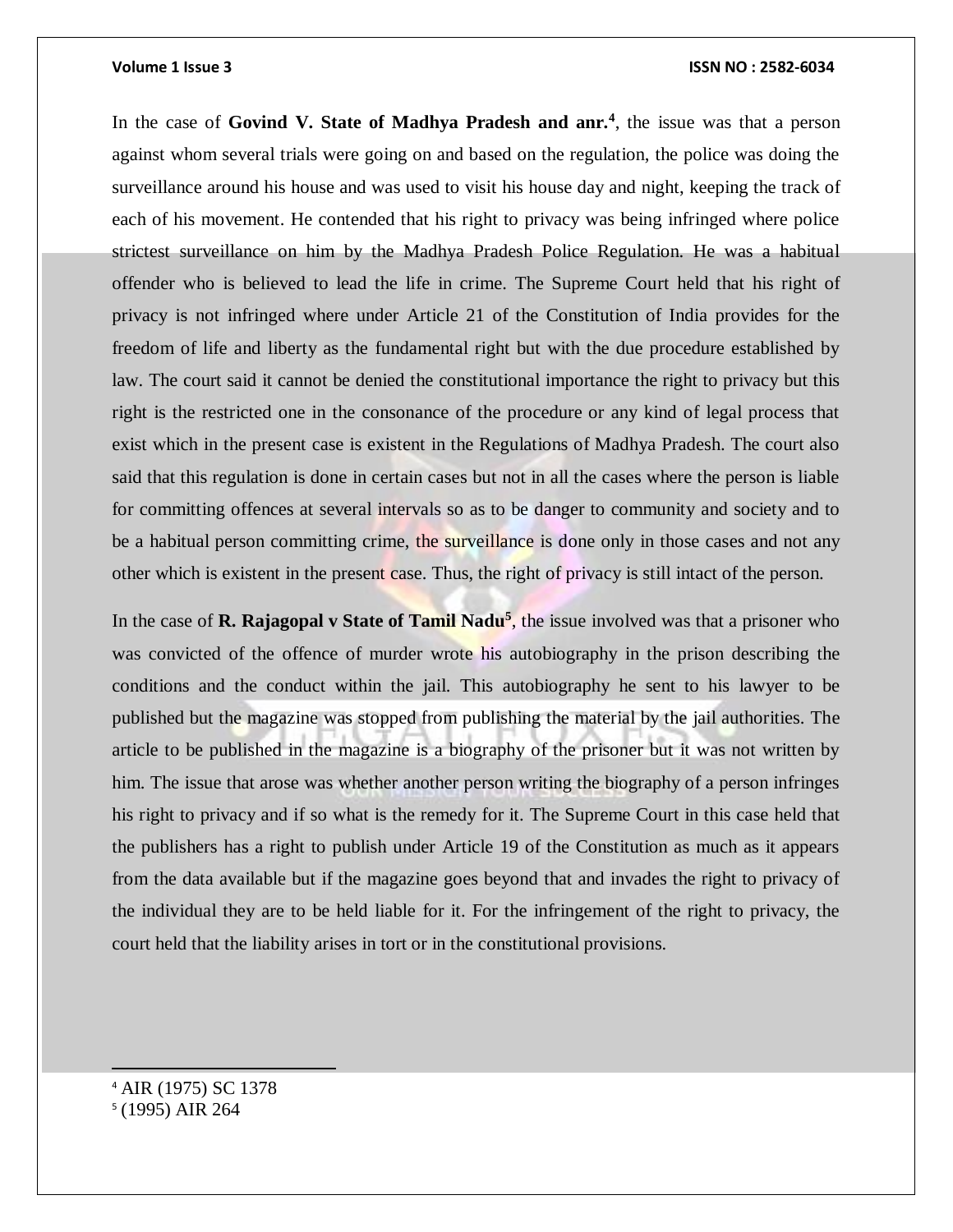In the case of **People's Union of Civil Liberties V. Union of India and anr.<sup>6</sup>** , the petition filed by a registered society in the tapping of the telephonic records of the person which in turn invades the right of privacy of the person. The provision in the Indian Telegraph Act which allows for the recording of the telephonic conversation is a grave danger to the public at large. The Supreme Court in thus behalf held that indeed the right to privacy is prevalent and its violation will ultimately be the violation of the provision of the Constitution of India. The Court issued several directions in relation to it where there is limited interception and the tapping of the conversation in relation and with the consonance of the Act where tapping should not be done without appropriate authorities' permission and the interception should be within the limits of the provision keeping in view the privacy rights of every individual.

In the case of Mr. 'X' V. Hospital ' $\mathbb{Z}^7$ , a man who was diagnosed with HIV positive disease and this fact was made public by the hospital even though medical institutions have the duty of confidentiality with respect to their patients. The man filed the petition in the court saying that his right to privacy infringed because of which he has to face hardship in the society. The Supreme Court held that the right to privacy has the constitutional value but it is not supreme to it but it has abided by the restriction as in relation to the public interest. Right to privacy does not have the absolute or complete value; it has certain conditions or obstructions. The fact that the man was suffering from HIV was told to the women that he was supposed to marry was in her personal interest of life and liberty as she would have contracted that disease as well and suffered the consequences. Thus, the court held that the right to privacy is not perfectly applied but has some restrictions in the public interest and harmonious construction is to be applied if there is conflict between right to privacy and any other fundamental provision of the Constitution.

In the case of **Sharda V. Dharmpal<sup>8</sup>**, the women declined to get her medical examination done ordered by the judge saying that it violates her right to privacy under the Article 21 of the Constitution of India. The Supreme Court held that the judge has the power to order for the medical examination as being a pertinent part of the case forming the part of the evidence. But even after the order of the magistrate the women does not comply with it, her cases will then

<sup>6</sup> AIR (1997) SC 568 7 (1998) 8 SCC 296 <sup>8</sup> AIR (2003) SC 3450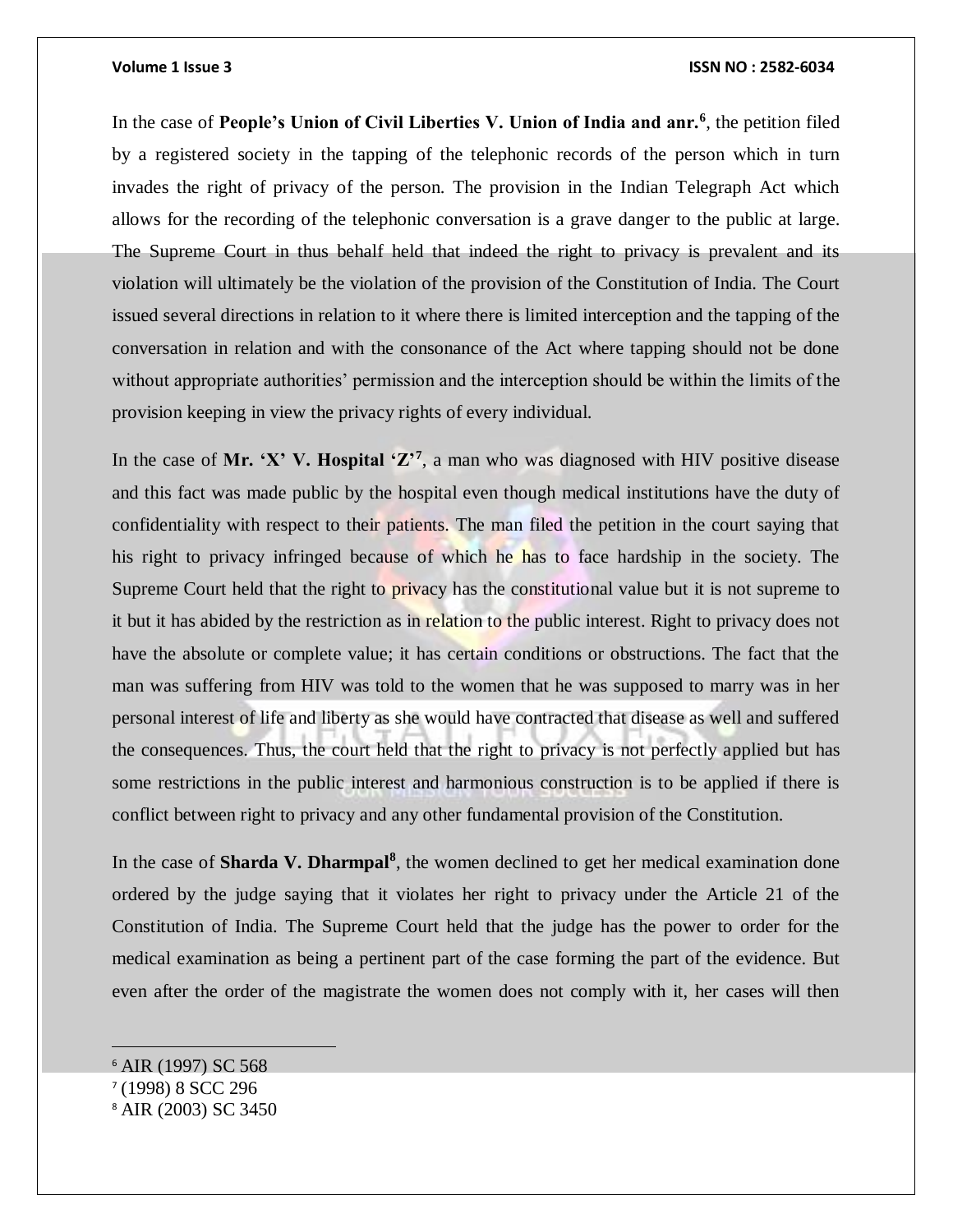suffer as a consequence. But the court pointed it out that there was no infringement of the right of the privacy of the women as the medical examination holding the importance in the case.

## **Right to Privacy Judgement (2017)**

In the recent judgement of the Hon'ble Supreme Court of India in the case of **Justice K. S.**  Puttaswamy (Retd.) and anr. V. Union of India and ors.<sup>9</sup> (2017), it had declared right to privacy as a part of the Constitution of India as a Fundamental Right under Article 21. This ensures that right to privacy is very much protected in the Indian context giving it high value. It is a landmark judgement in India which recognises the right to privacy of the people. The judgement was given by nine judges of the Supreme Court where they recognised the right to privacy with the majority. The court further held that the right to privacy as being the part of the constitutional framework is not the one with the unrestricted obligations and powers and is controlled by the restriction that are there on the due procedure of the court. The court further said that the right to privacy is the one where the consent or the permission of an individual person is a necessary factor so as to deliberately enter in his right to privacy. The infringement of which will be in direct conflict with the constitutional right guaranteed under the Article 21.

The court further elaborated that the right to privacy involves a person's intention and his choice to determine his sexual orientation (which further paved the way for the decriminalisation of the gay sex in 2018 in the case of Navtej Singh Johar and ors. V. Union of India and ors.), they also said it provided an individual with the power whether to consume beef or not and other related issues like in relation to his body or personal matters of choice which are private in nature and forms the ultimate part of the freedom of the right of privacy. The judges in recognising the constitutional mandate and importance of right to privacy also looked into the international underlining principles in the course of giving a justified and legal solution. The esteemed judges looked into the various international laws like the Universal Declaration of Human Rights (UDHR) and other resolutions and important conventions to arise at a correct view of the law and its provisions. They the reversed the principle where the importance was not given to right to privacy in the cases of Kharak Singh V. State of Uttar Pradesh and M P Sharma V. Satish Chand

<sup>9</sup> Writ Petition (Civil) No. 494 of 2012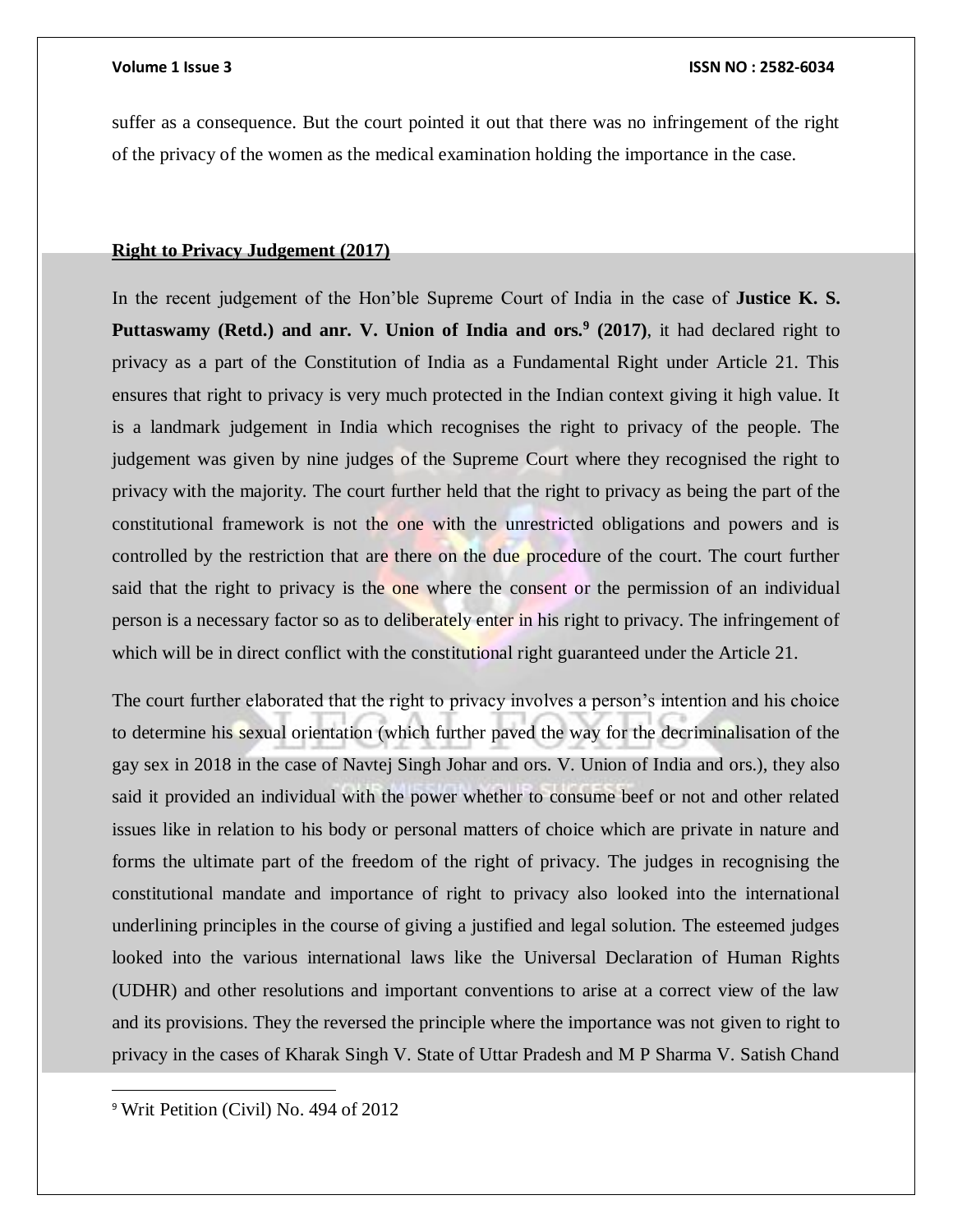and overruling and overriding the provision that was held in these judgements which were the wrong interpretation of the law and correcting those views.

Article 21 gives the right to every individual in relation to their freedom to life and liberty, provided as per the procedure established by the law. This right is the foremost right whose meaning, juxtaposition and working has been expanded to include various provisions of the law within it. With the recent judgement of the Supreme Court, this Article has incorporated within itself the prerogative of every individual of the right to privacy as well giving it the much important fundament principle value and to make sure that its infringement goes against the Constitution of India making it unconstitutional in nature. Article 21 is very important in that aspect to give the concept of the right to privacy in the Part III of the Constitution the foremost applicability.

Right to privacy ensures the freedom and the liberty that one person deserves as his being the part of the society to have the power with him to live the life in the way he wishes and to exclude instances which he considers to be a matter of his personal right. Article 21 and the inclusion of the right to privacy in this fundamental right of the Constitution make it possible to preserve that freedom and right in its totality.

# **Right to Privacy and Aadhar**

The advent of the Aadhar card and it being the mandatory as proof of identity for everyone has led to various problems as well. The proof of identity has made the private information of the people public which can be taken into the wrong people's hands and then be distributed for illegal purposes or unlawful activities. This directly infringes the rights of the people. The mandatory and compulsory purpose of the Aadhar card in it being linked with each and every phenomena like the mobile numbers, at workplace arenas, for the income tax and many other places hampers the security of the people and risks the private data to be revealed to the people and used for any kind of fraud or threat or any other unlawful measures. Therefore, the mandatory nature of the Aadhar card as a biometric system is to be considered before its brutal implementation in the Indian society as well.

Under the income tax act, it says that it is mandatory provision to link the Aadhar card with the PAN card and if it is not done than it will lose its validity. But in the Aadhar provision where it is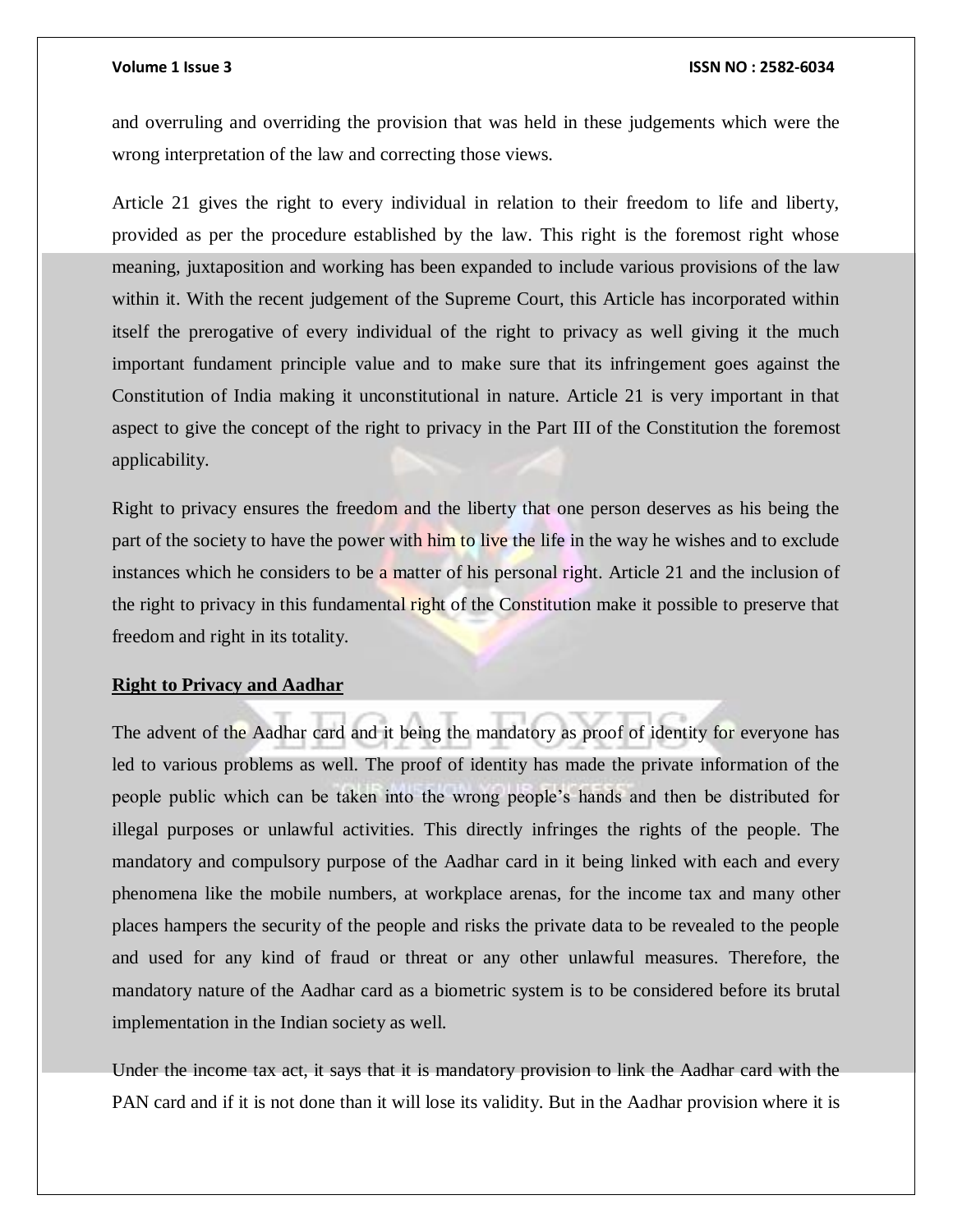said that this biometric system is not a necessary requirement and totally depends on a person's private choice of the inclusion of it in any way. The problem that arose in relation to the conflicting views on this as to which provision should prevail over the other. These conflicting issues are the main reasons causing an obstacle in the progress of the personal rights of the people and its protection through the law of the land.

In the case of **Binoy Visman V. Union of India<sup>10</sup>**, the issue related to the linkage of the Aadhar card with the PAN card of income tax which is violating the right to privacy. The Supreme Court held that there is no doubt that the right to privacy is very much the part of the constitutional provision of Article 21 which relates to the right to life and liberty and it includes right to privacy as a right to live with human dignity in solitude and without outside disturbance. But, the court interpreted that the provisions of Income Tax Act and the Aadhar Card was not in conflict and they were separate and different provisions without any kind of difference. Therefore, the right to privacy is not violated in that front and the consonance of the provisions are made. The court further said that it is on the part of the government to ensure to the people that the data is kept safe of the people and the authenticity of both the Aadhar card and the PAN card is maintained.

### **Limits of Right to Privacy and Way Forward**

The right to privacy guaranteed after the landmark judgement of the Supreme Court of India in Justice K. S. Puttaswamy (Retd.) and anr. V. Union of India and ors. (2017) but there is still some restrictions which comes in the fully functioning of the right to privacy and giving it its complete meaning and true working mechanism in India. The first and foremost limitation that exists is in the constitutional provision itself which assimilates that the right to privacy has certain restrictions and limitations in its way by saying that it will provide the right but with the procedure established by law. Thus, this particular phenomenon where the right to privacy depends on the facts and circumstances of each case will have the limited scope in its working. The other issue which might arise is its conflict or difference with the other constitutional provisions like right to equality (Article 14) or right to speech and expression (Article 19) or any other fundamental right, the issue of which one would prevail over the other is again a problem seeing the limitation in right to privacy. Even though there is the concept of harmonious

<sup>10</sup> Writ Petition (Civil) No. 277 and 304 of 2017